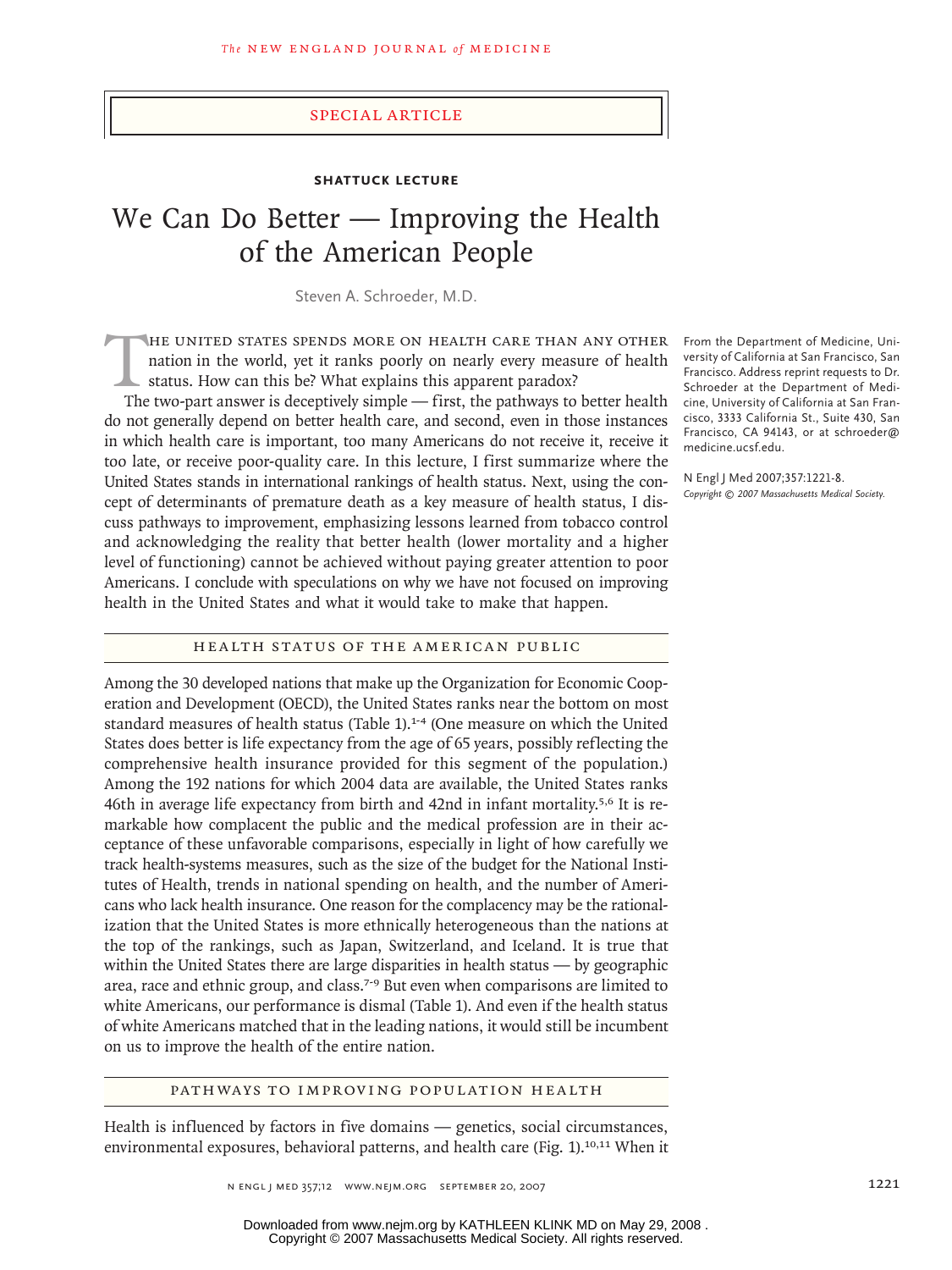| Table 1. Health Status of the United States and Rank among the 29 Other<br><b>OECD Member Countries.</b> |                                 |                      |                                                  |  |  |  |
|----------------------------------------------------------------------------------------------------------|---------------------------------|----------------------|--------------------------------------------------|--|--|--|
| <b>Health-Status Measure</b><br>Infant mortality (first year<br>of life), 2001                           | <b>United States</b>            | U.S. Rank<br>in OECD | <b>Top-Ranked</b><br>Country in OECD*            |  |  |  |
| All races                                                                                                | 6.8 deaths/<br>1000 live births | 25                   | Iceland<br>$(2.7$ deaths/<br>1000 live births)   |  |  |  |
| Whites only                                                                                              | 5.7 deaths/<br>1000 live births | 22                   |                                                  |  |  |  |
| Maternal mortality, 2001+                                                                                |                                 |                      |                                                  |  |  |  |
| All races                                                                                                | 9.9 deaths/<br>100,000 births   | 22                   | Switzerland<br>$(1.4$ deaths/<br>100,000 births) |  |  |  |
| Whites only                                                                                              | 7.2 deaths/<br>100,000 births   | 19                   |                                                  |  |  |  |
| Life expectancy from birth, 2003                                                                         |                                 |                      |                                                  |  |  |  |
| All women                                                                                                | 80.1 yr                         | 23                   | Japan (85.3 yr)                                  |  |  |  |
| White women                                                                                              | 80.5 yr                         | 22                   |                                                  |  |  |  |
| All men                                                                                                  | 74.8 yr                         | 22                   | Iceland (79.7 yr)                                |  |  |  |
| White men                                                                                                | 75.3 yr                         | 19                   |                                                  |  |  |  |
| Life expectancy from age 65,<br>2003立                                                                    |                                 |                      |                                                  |  |  |  |
| All women                                                                                                | 19.8 yr                         | 10                   | Japan (23.0 yr)                                  |  |  |  |
| White women                                                                                              | 19.8 yr                         | 10                   |                                                  |  |  |  |
| All men                                                                                                  | 16.8 yr                         | 9                    | Iceland (18.1 yr)                                |  |  |  |
| White men                                                                                                | 16.9 yr                         | 9                    |                                                  |  |  |  |

\* The number in parentheses is the value for the indicated health-status measure.

† OECD data for five countries are missing.

‡ OECD data for six countries are missing.

comes to reducing early deaths, medical care has a relatively minor role. Even if the entire U.S. population had access to excellent medical care which it does not — only a small fraction of these deaths could be prevented. The single greatest opportunity to improve health and reduce premature deaths lies in personal behavior. In fact, behavioral causes account for nearly 40% of all deaths in the United States.<sup>12</sup> Although there has been disagreement over the actual number of deaths that can be attributed to obesity and physical inactivity combined, it is clear that this pair of factors and smoking are the top two behavioral causes of premature death (Fig. 2).<sup>12</sup>

## **Addressing Unhealthy Behavior**

Clinicians and policymakers may question whether behavior is susceptible to change or whether



attempts to change behavior lie outside the province of traditional medical care.<sup>13</sup> They may expect future successes to follow the pattern whereby immunization and antibiotics improved health in the 20th century. If the public's health is to improve, however, that improvement is more likely to come from behavioral change than from technological innovation. Experience demonstrates that it is in fact possible to change behavior, as illustrated by increased seat-belt use and decreased consumption of products high in saturated fat. The case of tobacco best demonstrates how rapidly positive behavioral change can occur.

#### *The Case of Tobacco*

The prevalence of smoking in the United States declined among men from 57% in 1955 to 23% in 2005 and among women from 34% in 1965 to 18% in 2005.14,15 Why did tobacco use fall so rapidly? The 1964 report of the surgeon general, which linked smoking and lung cancer, was followed by multiple reports connecting active and passive smoking to myriad other diseases. Early antismoking advocates, initially isolated, became emboldened by the cascade of scientific evidence, especially with respect to the risk of exposure to secondhand smoke. Counter-marketing — first in the 1960s and more recently by several states and the American Legacy Foundation's "truth®" campaign — linked the creativity of Madison Avenue with messages about the duplicity of the to-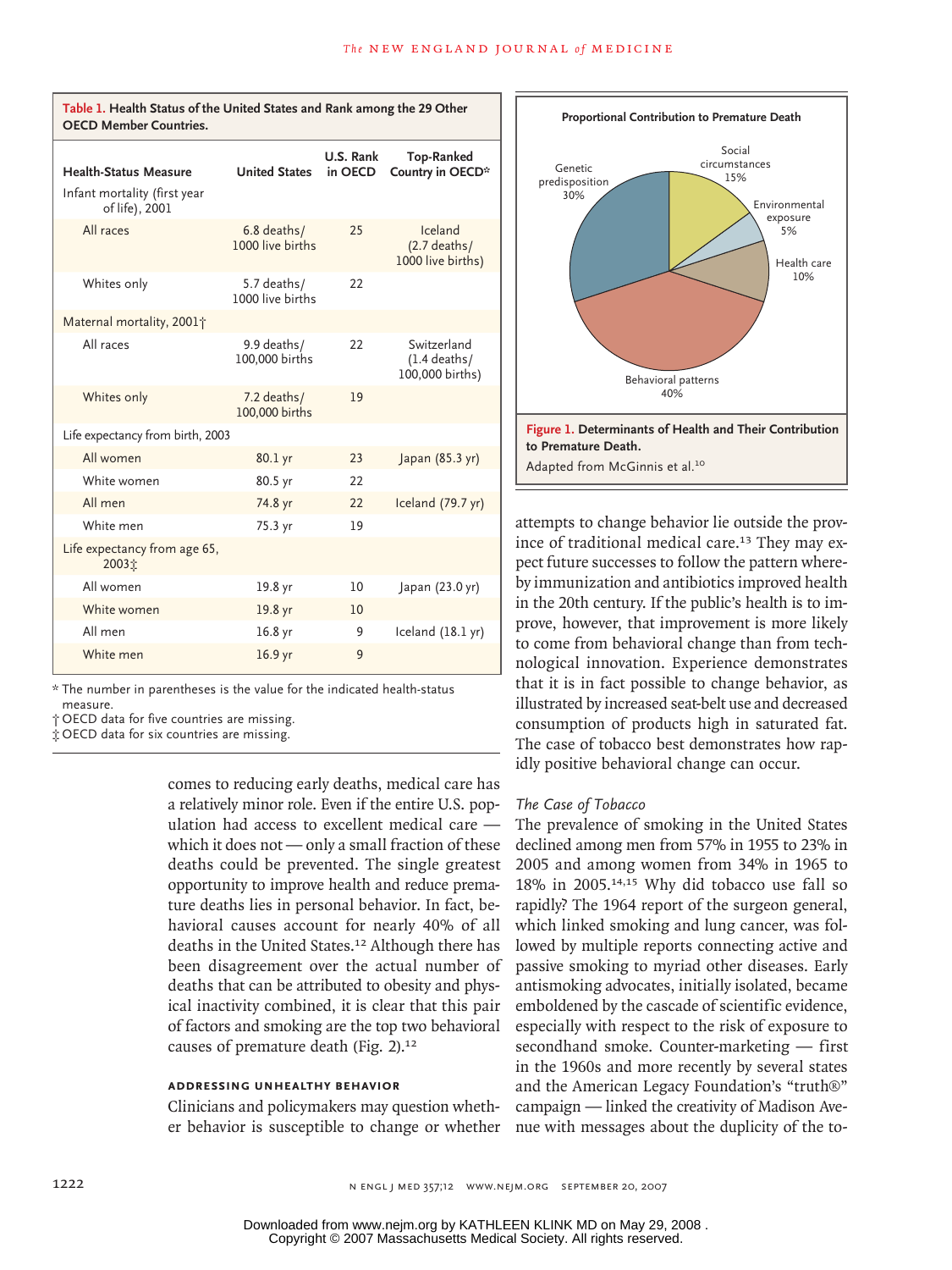bacco industry to produce compelling antismoking messages16 (an antismoking advertisement is available with the full text of this article at www. nejm.org). Laws, regulations, and litigation, particularly at the state and community levels, led to smoke-free public places and increases in the tax on cigarettes — two of the strongest evidencebased tobacco-control measures.<sup>14,17,18</sup> In this regard, local governments have been far ahead of the federal government, and they have inspired European countries such as Ireland and the United Kingdom to make public places smoke-free.14,19 In addition, new medications have augmented face-to-face and telephone counseling techniques to increase the odds that clinicians can help smokers quit.15,20,21

It is tempting to be lulled by this progress and shift attention to other problems, such as the obesity epidemic. But there are still 44.5 million smokers in the United States, and each year tobacco use kills 435,000 Americans, who die up to 15 years earlier than nonsmokers and who often spend their final years ravaged by dyspnea and pain.14,20 In addition, smoking among pregnant women is a major contributor to premature births and infant mortality.20 Smoking is increasingly concentrated in the lower socioeconomic classes and among those with mental illness or problems with substance abuse.<sup>15,22,23</sup> People with chronic mental illness die an average of 25 years earlier than others, and a large percentage of those years are lost because of smoking.<sup>24</sup> Estimates from the Smoking Cessation Leadership Center at the University of California at San Francisco, which are based on the high rates and intensity (number of cigarettes per day plus the degree to which each is finished) of tobacco use in these populations, indicate that as many as 200,000 of the 435,000 Americans who die prematurely each year from tobacco-related deaths are people with chronic mental illness, substance-abuse problems, or both.22,25 Understanding why they smoke and how to help them quit should be a key national research priority. Given the effects of smoking on health, the relative inattention to tobacco by those federal and state agencies charged with protecting the public health is baffling and disappointing.

The United States is approaching a "tobacco tipping point" — a state of greatly reduced smoking prevalence. There are already low rates of smoking in some segments of the population, including physicians (about 2%), people with a



Among the deaths from smoking, the horizontal bar indicates the approxiname momentuing, the horizonial bar maleates and<br>10 people who had mental illness or a problem with abuse. Adapted from Mokdad et al.<sup>12</sup> mately 200,000 people who had mental illness or a problem with substance

H/T

H/T

**SIZE**

postgraduate education (8%), and residents of the states of Utah (11%) and California (14%).<sup>25</sup> When Kaiser Permanente of northern California implemented a multisystem approach to help smokers quit, the smoking rate dropped from 12.2% to 9.2% in just 3 years.<sup>25</sup> Two basic strategies would enable the United States to meet its Healthy People 2010 tobacco-use objective of 12% population prevalence: keep young people from starting to smoke and help smokers quit. Of the two strategies, smoking cessation has by far the larger shortterm impact. Of the current 44.5 million smokers, 70% claim they would like to quit.<sup>20</sup> Assuming that one half of those 31 million potential nonsmokers will die because of smoking, that translates into 15.5 million potentially preventable premature deaths.20,26 Merely increasing the baseline quit rate from the current 2.5% of smokers to 10% — a rate seen in placebo groups in most published trials of the new cessation drugs would prevent 1,170,000 premature deaths. No other medical or public health intervention approaches this degree of impact. And we already have the tools to accomplish it.<sup>14,27</sup>

EMail Line

ARTIST: ts

### *Is Obesity the Next Tobacco?*

Although there is still much to do in tobacco control, it is nevertheless touted as a model for combating obesity, the other major, potentially preventable cause of death and disability in the United States. Smoking and obesity share many charac-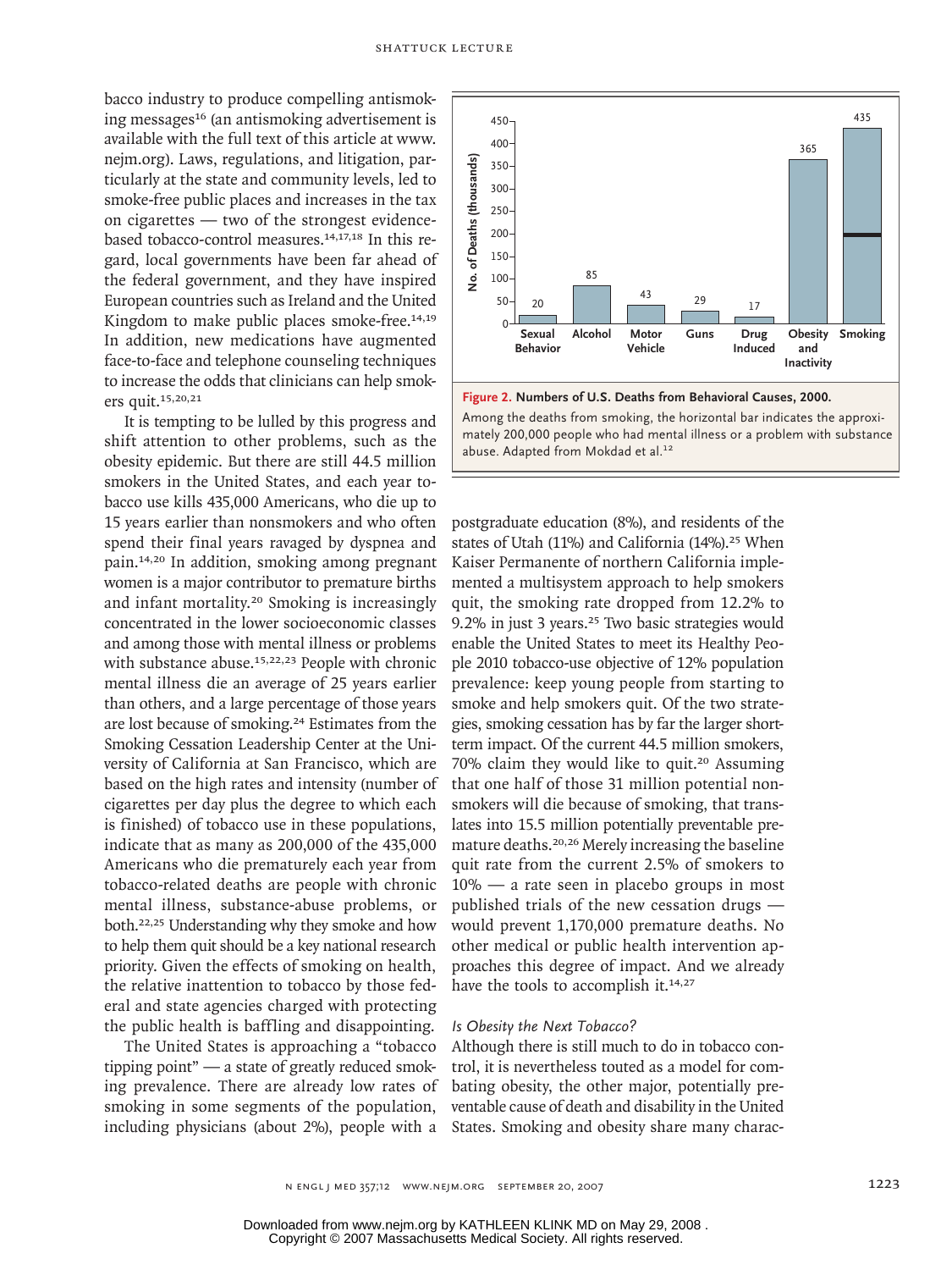| Table 2. Similarities and Differences between Tobacco Use and Obesity. |  |  |  |
|------------------------------------------------------------------------|--|--|--|
|------------------------------------------------------------------------|--|--|--|

| Characteristic                              | Tobacco   | Obesity   |
|---------------------------------------------|-----------|-----------|
| High prevalence                             | Yes       | Yes       |
| Begins in youth                             | Yes       | Yes       |
| 20th-century phenomenon                     | Yes       | Yes       |
| Major health implications                   | Yes       | Yes       |
| Heavy and influential industry promotion    | Yes       | Yes       |
| Inverse relationship to socioeconomic class | Yes       | Yes       |
| Major regional variations                   | Yes       | Yes       |
| Stigma                                      | Yes       | Yes       |
| Difficult to treat                          | Yes       | Yes       |
| Clinician antipathy                         | Yes       | Yes       |
| Relative and debatable definition           | <b>No</b> | Yes       |
| Cessation not an option                     | No        | Yes       |
| Chemical addictive component                | Yes       | No        |
| Harmful at low doses                        | Yes       | <b>No</b> |
| Harmful to others                           | Yes       | <b>No</b> |
| Extensively documented industry duplicity   | Yes       | <b>No</b> |
| History of successful litigation            | Yes       | <b>No</b> |
| Large cash settlements by industry          | Yes       | <b>No</b> |
| Strong evidence base for treatment          | Yes       | <b>No</b> |
| Economic incentives available               | Yes       | Yes       |
| Economic incentives in place                | Yes       | <b>No</b> |
| Successful counter-marketing campaigns      | Yes       | <b>No</b> |

teristics (Table 2). Both are highly prevalent, start in childhood or adolescence, were relatively uncommon until the first (smoking) or second (obesity) half of the 20th century, are major risk factors for chronic disease, involve intensively marketed products, are more common in low socioeconomic classes, exhibit major regional variations (with higher rates in southern and poorer states), carry a stigma, are difficult to treat, and are less enthusiastically embraced by clinicians than other risk factors for medical conditions.

Nonetheless, obesity differs from smoking in many ways (Table 2). The binary definition of smoking status (smoker or nonsmoker) does not apply to obesity. Body-mass index, the most widely used measure of obesity, misclassifies as overweight people who have large muscle mass, such as California governor Arnold Schwarzenegger. It is not biologically possible to stop eating, and unlike moderate smoking, eating a moderate amount of food is not hazardous. There is no addictive analogue to nicotine in food. Nonsmokers mobilize against tobacco because they fear

injury from secondhand exposure, which is not a peril that attends obesity. The food industry is less concentrated than the tobacco industry, and although its advertising for children has been criticized as predatory and its ingredient-labeling practices as deceptive, it has yet to fall into the ill repute of the tobacco industry. For these reasons, litigation is a more problematic strategy, and industry payouts — such as the Master Settlement Agreement between the tobacco industry and 46 state attorneys general to recapture the Medicaid costs of treating tobacco-related diseases — are less likely.14 Finally, except for the invasive option of bariatric surgery, there are even fewer clinical tools available for treating obesity than there are for treating addiction to smoking.

Several changes in policy have been proposed to help combat obesity.28-30 Selective taxes and subsidies could be used as incentives to change the foods that are grown, brought to market, and consumed, though the politics involved in designating favored and penalized foods would be fierce.31 Restrictions could also apply to the use of food stamps. Given recent data indicating that children see from 27 to 48 food advertisements for each 1 promoting fitness or nutrition, regulations could be put in place to shift that balance or to mandate support for sustained social-marketing efforts such as the "truth®" campaign against smoking.<sup>16,32</sup> Requiring more accurate labeling of caloric content and ingredients, especially in fast-food outlets, could make customers more aware of what they are eating and induce manufacturers to alter food composition. Better pharmaceutical products and counseling programs could motivate clinicians to view obesity treatment more enthusiastically. In contrast to these changes in policy, which will require national legislation, regulation, or research investment, change is already under way at the local level. Some schools have banned the sale of soft drinks and now offer more nutritionally balanced lunches. Opportunities for physical activity at work, in school, and in the community have been expanded in a small but growing number of locations.

### **Nonbehavioral Causes of Premature Death**

Improving population health will also require addressing the nonbehavioral determinants of health that we can influence: social, health care, and environmental factors. (To date, we lack tools to change our genes, although behavioral and envi-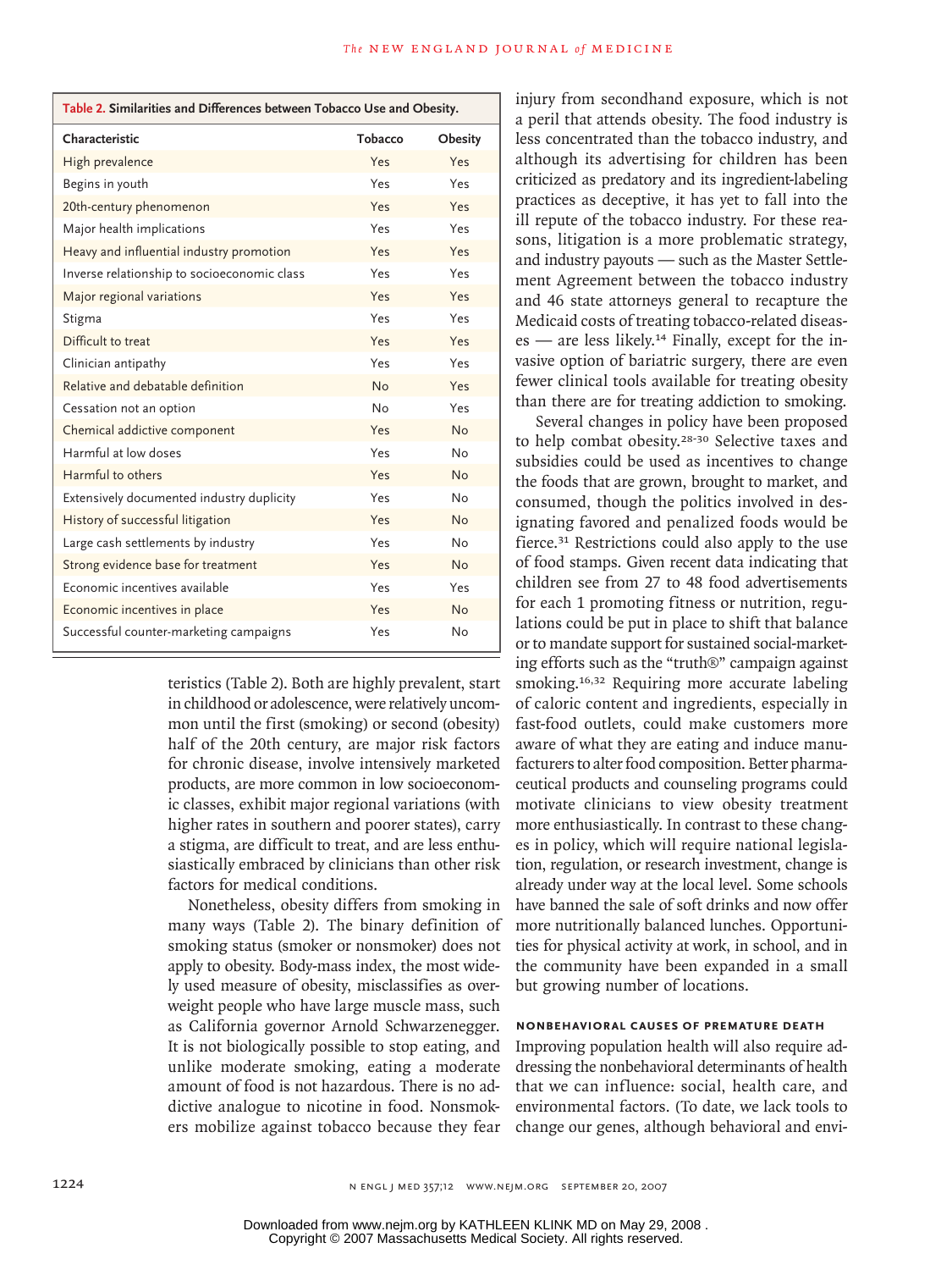ronmental factors can modify the expression of genetic risks such as obesity.) With respect to social factors, people with lower socioeconomic status die earlier and have more disability than those with higher socioeconomic status, and this pattern holds true in a stepwise fashion from the lowest to the highest classes.<sup>33-38</sup> In this context, class is a composite construct of income, total wealth, education, employment, and residential neighborhood. One reason for the class gradient in health is that people in lower classes are more likely to have unhealthy behaviors, in part because of inadequate local food choices and recreational opportunities. Yet even when behavior is held constant, people in lower classes are less healthy and die earlier than others.<sup>33-38</sup> It is likely that the deleterious influence of class on health reflects both absolute and relative material deprivation at the lower end of the spectrum and psychosocial stress along the entire continuum. Unlike the factors of health care and behavior, class has been an "ignored determinant of the nation's health."33 Disparities in health care are of concern to some policymakers and researchers, but because the United States uses race and ethnic group rather than class as the filter through which social differences are analyzed, studies often highlight disparities in the receipt of health care that are based on race and ethnic group rather than on class.

But aren't class gradients a fixture of all societies? And if so, can they ever be diminished? The fact is that nations differ greatly in their degree of social inequality and that — even in the United States — earning potential and tax policies have fluctuated over time, resulting in a narrowing or widening of class differences. There are ways to address the effects of class on health.<sup>33</sup> More investment could be made in research efforts designed to improve our understanding of the connection between class and health. More fundamental, however, is the recognition that social policies involving basic aspects of life and wellbeing (e.g., education, taxation, transportation, and housing) have important health consequences. Just as the construction of new buildings now requires environmental-impact analyses, taxation policies could be subjected to health-impact analyses. When public policies widen the gap between rich and poor, they may also have a negative effect on population health. One reason the United States does poorly in international health comparisons may be that we value entrepreneurialism over egalitarianism. Our willingness to tolerate large gaps in income, total wealth, educational quality, and housing has unintended health consequences. Until we are willing to confront this reality, our performance on measures of health will suffer.

One nation attempting to address the effects of class on health is the United Kingdom. Its 1998 Acheson Commission, which was charged with reducing health disparities, produced 39 policy recommendations spanning areas such as poverty, income, taxes and benefits, education, employment, housing, environment, transportation, and nutrition. Only 3 of these 39 recommendations pertained directly to health care: all policies that influence health should be evaluated for their effect on the disparities in health resulting from differences in socioeconomic status; a high priority should be given to the health of families with children; and income inequalities should be reduced and living standards among the poor improved.39 Although implementation of these recommendations has been incomplete, the mere fact of their existence means more attention is paid to the effects of social policies on health. This element is missing in U.S. policy discussions — as is evident from recent deliberations on income-tax policy.

Although inadequate health care accounts for only 10% of premature deaths, among the five determinants of health (Fig. 1), health care receives by far the greatest share of resources and attention. In the case of heart disease, it is estimated that health care has accounted for half of the 40% decline in mortality over the past two decades.40 (It may be that exclusive reliance on international mortality comparisons shortchanges the results of America's health care system. Perhaps the high U.S. rates of medical-technology use translate into comparatively better function. To date, there are no good international comparisons of functional status to test that theory, but if it could be substantiated, there would be an even more compelling claim for expanded health insurance coverage.) U.S. expenditures on health care in 2006 were an estimated \$2.1 trillion, accounting for 16% of our gross domestic product.<sup>41</sup> Few other countries even reach double digits in health care spending.

There are two basic ways in which health care can affect health status: quality and access. Although qualitative deficiencies in U.S. health care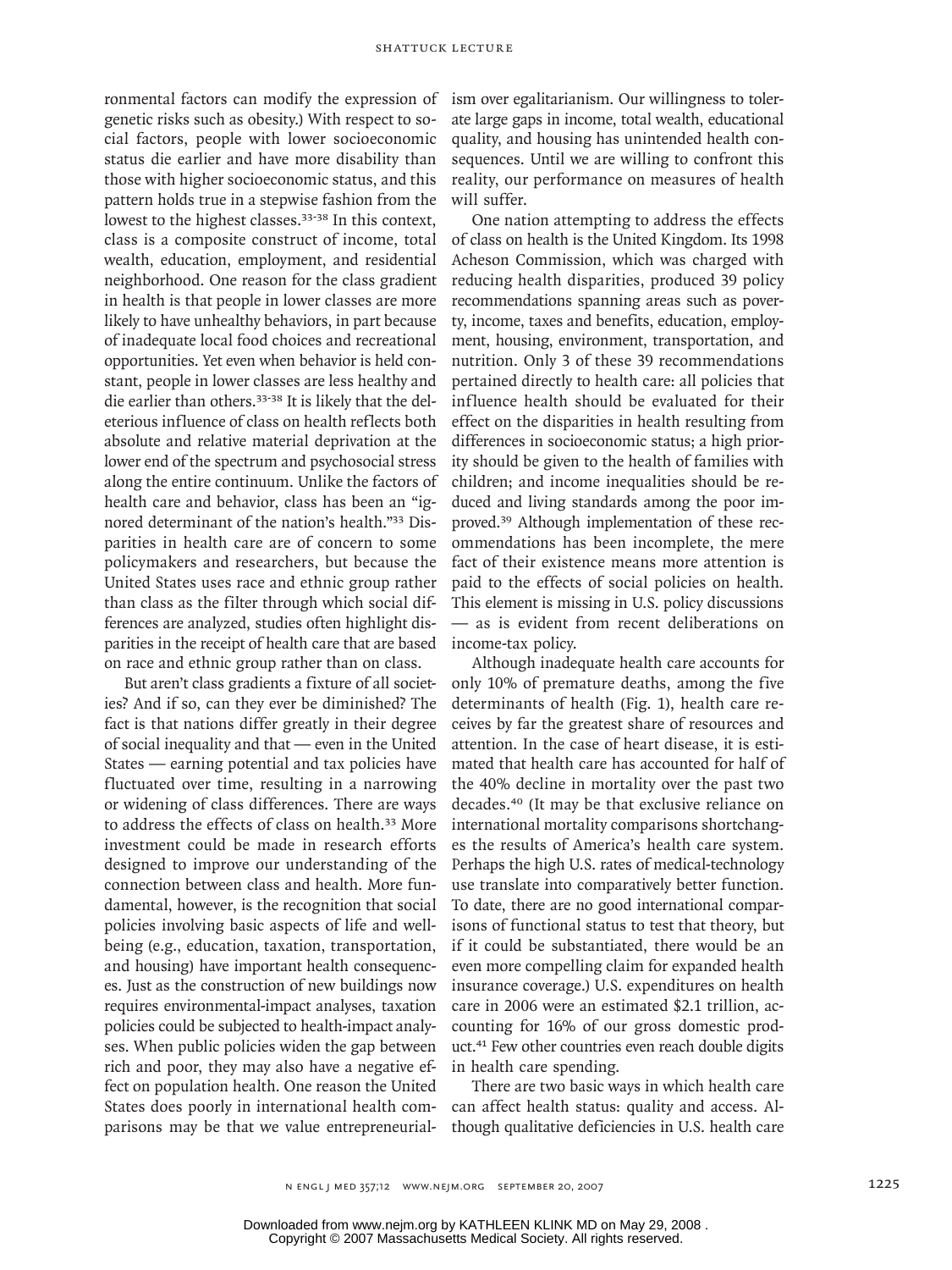have been widely documented,<sup>42</sup> there is no evidence that its performance in this dimension is worse than that of other OECD nations. In the area of access, however, we trail nearly all the countries: 45 million U.S. citizens (plus millions of immigrants) lack health insurance, and millions more are seriously underinsured. Lack of health insurance leads to poor health.<sup>43</sup> Not surprisingly, the uninsured are disproportionately represented among the lower socioeconomic classes.

Environmental factors, such as lead paint, polluted air and water, dangerous neighborhoods, and the lack of outlets for physical activity, also contribute to premature death. People with lower socioeconomic status have greater exposure to these health-compromising conditions. As with social determinants of health and health insurance coverage, remedies for environmental risk factors lie predominantly in the political arena.<sup>44</sup>

## THE CASE FOR CONCENTRATING ON THE LESS FORTUNATE

Since all the actionable determinants of health — personal behavior, social factors, health care, and the environment — disproportionately affect the poor, strategies to improve national health rankings must focus on this population. To the extent that the United States has a health strategy, its focus is on the development of new medical technologies and support for basic biomedical research. We already lead the world in the per capita use of most diagnostic and therapeutic medical technologies, and we have recently doubled the budget for the National Institutes of Health. But these popular achievements are unlikely to improve our relative performance on health. It is arguable that the status quo is an accurate expression of the national political will — a relentless search for better health among the middle and upper classes. This pursuit is also evident in how we consistently outspend all other countries in the use of alternative medicines and cosmetic surgeries and in how frequently health "cures" and "scares" are featured in the popular media.45 The result is that only when the middle class feels threatened by external menaces (e.g., secondhand tobacco smoke, bioterrorism, and airplane exposure to multidrug-resistant tuberculosis) will it embrace public health measures. In contrast, our investment in improving population health whether judged on the basis of support for research, insurance coverage, or government-sponsored public health activities - is anemic.<sup>46-48</sup> Although the Department of Health and Human Services periodically produces admirable population health goals — most recently, the Healthy People 2010 objectives<sup>49</sup> — no government department or agency has the responsibility and authority to meet these goals, and the importance of achieving them has yet to penetrate the political process.

### WHY DON'T AMERICANS FOCUS ON FACTORS THAT CAN IMPROVE HEALTH?

The comparatively weak health status of the United States stems from two fundamental aspects of its political economy. The first is that the disadvantaged are less well represented in the political sphere here than in most other developed countries, which often have an active labor movement and robust labor parties. Without a strong voice from Americans of low socioeconomic status, citizen health advocacy in the United States coalesces around particular illnesses, such as breast cancer, human immunodeficiency virus infection and the acquired immunodeficiency syndrome (HIV–AIDS), and autism. These efforts are led by middle-class advocates whose lives have been touched by the disease. There have been a few successful public advocacy campaigns on issues of population health — efforts to ban exposure to secondhand smoke or to curtail drunk driving — but such efforts are relatively uncommon.<sup>44</sup> Because the biggest gains in population health will come from attention to the less well off, little is likely to change unless they have a political voice and use it to argue for more resources to improve health-related behaviors, reduce social disparities, increase access to health care, and reduce environmental threats. Social advocacy in the United States is also fragmented by our notions of race and class.33 To the extent that poverty is viewed as an issue of racial injustice, it ignores the many whites who are poor, thereby reducing the ranks of potential advocates.

The relatively limited role of government in the U.S. health care system is the second explanation. Many are familiar with our outlier status as the only developed nation without universal health care coverage.50 Less obvious is the dispersed and relatively weak status of the various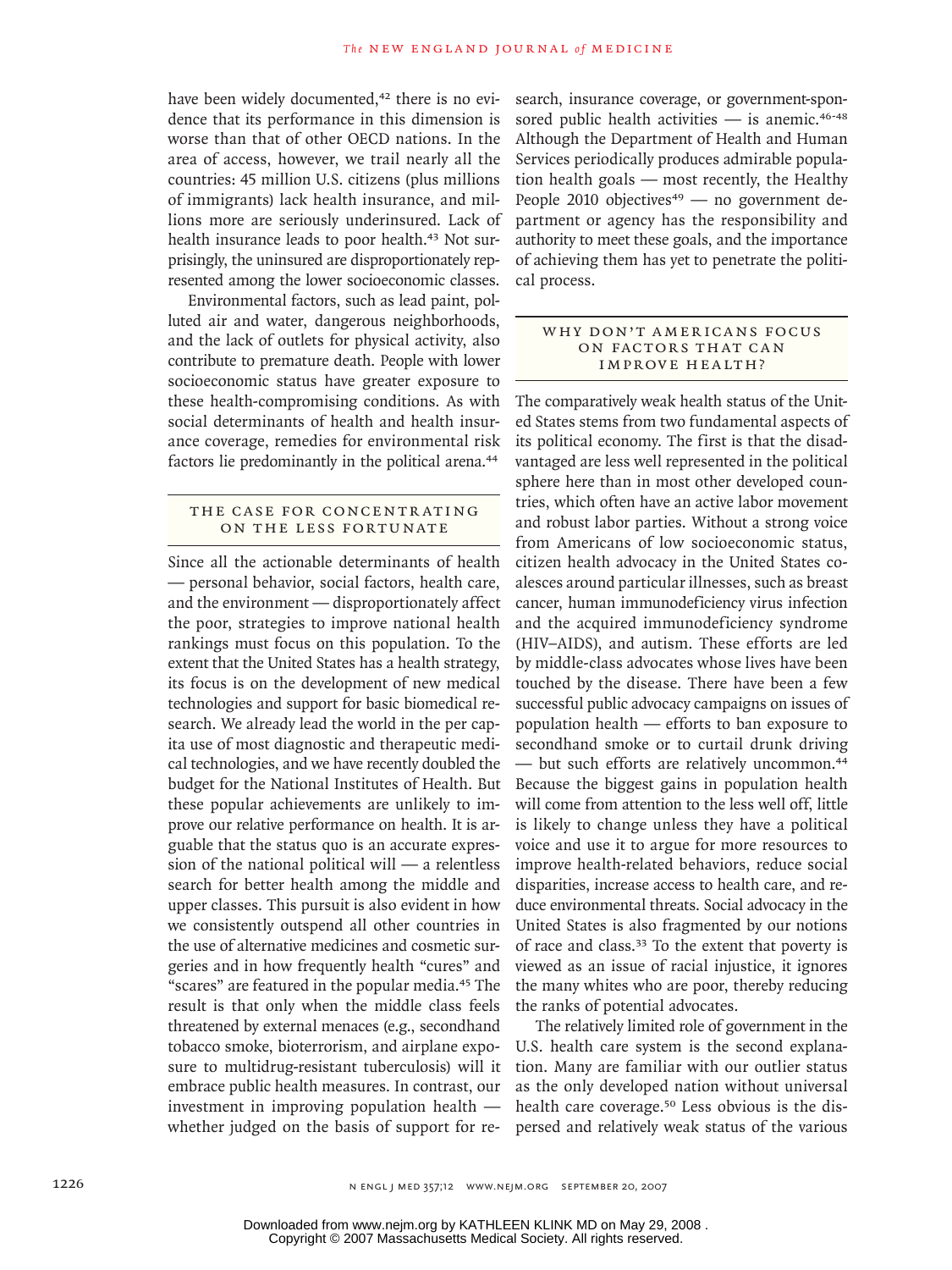agencies responsible for population health and the fact that they are so disconnected from the delivery of health services. In addition, the American emphasis on the value of individual responsibility creates a reluctance to intervene in what are seen as personal behavioral choices.

#### HOW CAN THE NATION'S HEALTH IMPROVE?

Given that the political dynamics of the United States are unlikely to change soon and that the less fortunate will continue to have weak representation, are we consigned to a low-tier status when it comes to population health? In my view, there is room for cautious optimism. One reason is that despite the epidemics of HIV–AIDS and obesity, our population has never been healthier, even though it lags behind so many other countries. The gain has come from improvements in personal behavior (e.g., tobacco control), social and environmental factors (e.g., reduced rates of homicide and motor-vehicle accidents and the introduction of fluoridated water), and medical care (e.g., vaccines and cardiovascular drugs). The largest potential for further improvement in population health lies in behavioral risk factors, especially smoking and obesity. We already have tools at hand to make progress in tobacco control, and some of these tools are applicable to obesity. Improvement in most of the other factors requires political action, starting with relentless measurement of and focus on actual health status and the actions that could improve it. Inaction means acceptance of America's poor health status.

Improving population health would be more than a statistical accomplishment. It could enhance the productivity of the workforce and boost the national economy, reduce health care expenditures, and most important, improve people's lives. But in the absence of a strong political voice from the less fortunate themselves, it is incumbent on health care professionals, especially physicians, to become champions for population health. This sense of purpose resonates with our deepest professional values and is the reason why many chose medicine as a profession. It is also one of the most productive expressions of patriotism. Americans take great pride in asserting that we are number one in terms of wealth, number of Nobel Prizes, and military strength. Why don't we try to become number one in health?

Supported in part by grants from the Robert Wood Johnson and American Legacy Foundations. The sponsors had no role in the preparation of the Shattuck Lecture.

No potential conflict of interest relevant to this article was reported.

I thank Stephen Isaacs for editorial assistance; Michael Mc-Ginnis, Harold Sox, Stephen Shortell, and Nancy Adler for comments on an earlier draft; and Kristen Kekich and Katherine Kostrzewa for technical support.

#### **References**

OECD health data 2006 (2001 figures). **1.** Paris: Organisation for Economic Cooperation and Development, October 2006. Infant, neonatal, and postneonatal **2.** deaths, percent of total deaths, and mortality rates for the 15 leading causes of infant death by race and sex: United States, 2001. Hyattsville, MD: National Center for Health Statistics. (Accessed August 24, 2007, at http://www.cdc.gov/search.do? action=search&queryText=infant+mortality +rate+2001&x= 18&y=15.)

Hoyert DL. Maternal mortality and re-**3.** lated concepts. Vital Health Stat 3 2007; 33:4.

Chartbook on trends in the health of **4.** Americans. Table 27: life expectancy at birth, at age 65 years of age, and at age 75 years of age, by race and sex: United States, selected years 1900-2004:193. Hyattsville, MD: National Center for Health Statistics. (Accessed August 24, 2007, at http://www. cdc.gov/nchs/fastats/lifexpec.htm.)

WHO core health indicators. Geneva: **5.** World Health Organization. (Accessed August 24, 2007, at http://www3.who.int/ whosis/core/core\_select\_process.cfm.)

Minino AM, Heron M, Smith BL. **6.** Deaths: preliminary data for 2004. Health E-Stats. Released April 19, 2006. (Accessed August 24, 2007, at http://www. cdc.gov/nchs/products/pubs/pubd/hestats/ prelimdeaths04/preliminarydeaths04.htm.) Harper S, Lynch J, Burris S, Davey **7.** Smith G. Trends in the black-white life expectancy gap in the United States, 1983- 2003. JAMA 2007;297:1224-32.

Murray JL, Kulkarni SC, Michaud C, **8.** et al. Eight Americas: investigating mortality disparities across races, counties, and race-counties in the United States. PLoS Med 2006;3(9):e260.

Woolf SH, Johnson RE, Phillips RL, **9.** Philipsen M. Giving everyone the health of the educated: an examination of whether social change would save more lives than medical advances. Am J Public Health 2007;97:679-83.

10. McGinnis JM, Williams-Russo P, Knickman JR. The case for more active policy

attention to health promotion. Health Aff (Millwood) 2002;21(2):78-93.

11. McGinnis JM, Foege WH. Actual causes of death in the United States. JAMA 1993;270:2207-12.

Mokdad AH, Marks JS, Stroup JS, **12.** Gerberding JL. Actual causes of death in the United States, 2000. JAMA 2004;291: 1238-45. [Errata, JAMA 2005;293:293-4, 298.]

13. Seldin DW. The boundaries of medicine. Trans Assoc Am Phys 1981;38:lxxvlxxxvi.

14. Schroeder SA. Tobacco control in the wake of the 1998 Master Settlement Agreement. N Engl J Med 2004;350:293-301.

*Idem.* What to do with the patient who **15.** smokes? JAMA 2005;294:482-7.

16. Farrelly MC, Healton CH, Davis KC, et al. Getting to the truth: evaluating national tobacco countermarketing campaigns. Am J Public Health 2002;92:901-7. [Erratum, Am J Public Health 2003;93:703.]

17. Warner KE. Tobacco policy research: insights and contributions to public health